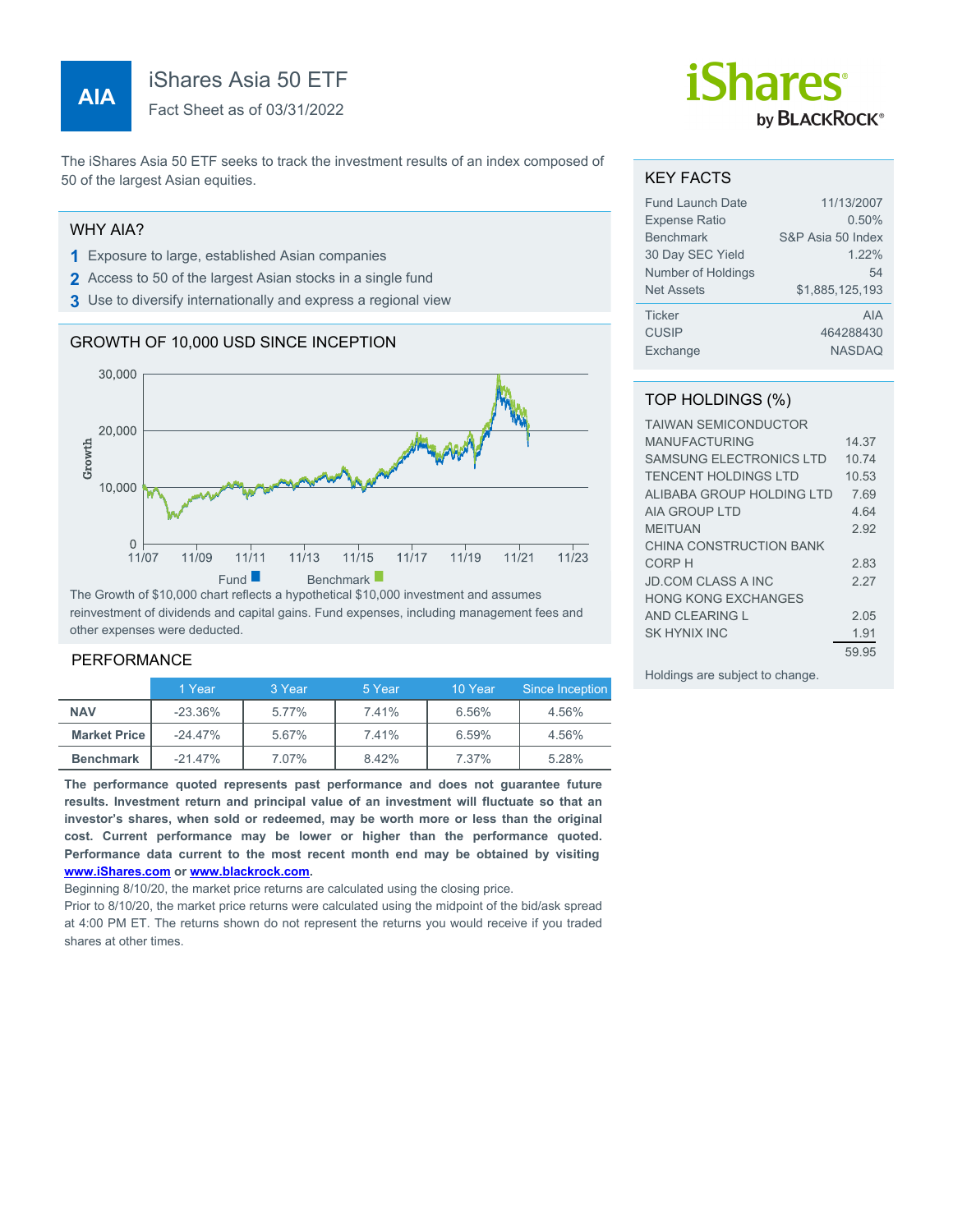#### TOP SECTORS (%)

| Information Technology        | 35.40% |
|-------------------------------|--------|
| <b>Financials</b>             | 22.68% |
| <b>Consumer Discretionary</b> | 16.49% |
| Communication                 | 16.49% |
| <b>Materials</b>              | 2.74%  |
| Industrials                   | 1.74%  |
| <b>Health Care</b>            | 1.51%  |
| <b>Real Estate</b>            | 1.32%  |
| <b>Utilities</b>              | 1.07%  |
| Cash and/or Derivatives       | 0.57%  |

### FUND CHARACTERISTICS

| Beta vs. S&P 500 (3y)     | 0.64   |
|---------------------------|--------|
| Standard Deviation (3yrs) | 19.48% |
| Price to Earnings         | 12 17  |
| Price to Book Ratio       | 177    |

#### GEOGRAPHIC BREAKDOWN (%)



#### FEES AND EXPENSES BREAKDOWN

| <b>Expense Ratio</b>             | 0.50%    |
|----------------------------------|----------|
| Management Fee                   | 0.50%    |
| Acquired Fund Fees and Expenses  | $0.00\%$ |
| Foreign Taxes and Other Expenses | $0.00\%$ |

#### **GLOSSARY**

**Beta** is a measure of the tendency of securities to move with the market as a whole. A beta of 1 indicates that the security's price will move with the market. A beta less than 1 indicates the security tends to be less volatile than the market, while a beta greater than 1 indicates the security is more volatile than the market.

**The price to earnings ratio (P/E)** is a fundamental measure used to determine if an investment is valued appropriately. Each holding's P/E is the latest closing price divided by the latest fiscal year's earnings per share. Negative P/E ratios are excluded from this calculation. For hedged funds, the underlying fund's value is shown.

**The price to book (P/B)** value ratio is a fundamental measure used to determine if an investment is valued appropriately. The book value of a company is a measure of how much a company's assets are worth assuming the company's debts are paid off. Each holding's P/B is the latest closing price divided by the latest fiscal year's book value per share. Negative book values are excluded from this calculation. For hedged funds, the underlying fund's value is shown.

**Want to learn more?** www.iShares.com **C** www.blackrockblog.com **C** @iShares



**Carefully consider the Fund's investment objectives, risk factors, and charges and expenses before investing. This and other information can be found in the Fund's prospectus, and if available, summary prospectus, which may be obtained by calling 1-800-iShares (1-800-474-2737) or by visiting www.iShares.com or www.blackrock.com. Read the prospectus carefully before investing.**

#### **Investing involves risk, including possible loss of principal.**

International investing involves risks, including risks related to foreign currency, limited liquidity, less government regulation and the possibility of substantial volatility due to adverse political, economic or other developments. These risks often are heightened for investments in emerging/ developing markets or in concentrations of single countries.

Diversification may not protect against market risk or loss of principal. Shares of ETFs are bought and sold at market price (not NAV) and are not individually redeemed from the fund. Any applicable brokerage commissions will reduce returns.

**Index returns are for illustrative purposes only. Index performance returns do not reflect any management fees, transaction costs or expenses. Indexes are unmanaged and one cannot invest directly in an index. Past performance does not guarantee future results.**

"Acquired Fund Fees and Expenses" reflect the Fund's pro rata share of the indirect fees and expenses incurred by investing in one or more acquired funds, such as mutual funds, business development companies, or other pooled investment vehicles. AFFE are reflected in the prices of the acquired funds and thus included in the total returns of the Fund.

The iShares Funds are distributed by BlackRock Investments, LLC (together with its affiliates, "BlackRock").

The iShares Funds are not sponsored, endorsed, issued, sold or promoted by S&P Dow Jones Indices LLC, nor does this company make any representation regarding the advisability of investing in the Funds. BlackRock is not affiliated with S&P Dow Jones Indices LLC.

© 2022 BlackRock. All rights reserved. **iSHARES**, **iBONDS** and **BLACKROCK** are registered trademarks of BlackRock Inc, or its subsidiaries. All other marks are the property of their respective owners.

FOR MORE INFORMATION, VISIT WWW.ISHARES.COM OR CALL 1-800 ISHARES (1-800-474-2737)

iS-AIA-F0322